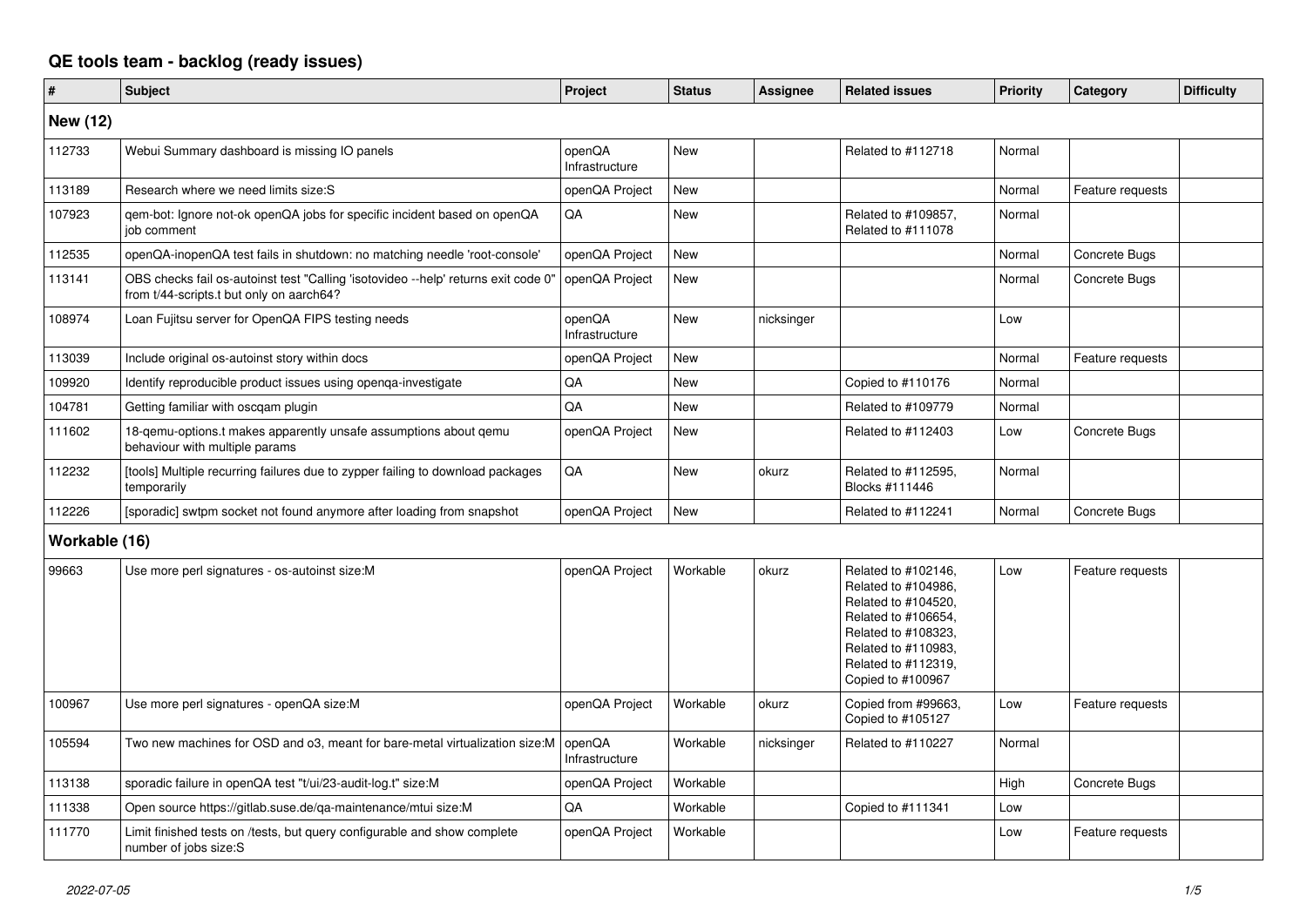| $\vert$ #       | <b>Subject</b>                                                                                                                                                                                                              | Project                  | <b>Status</b>  | Assignee | <b>Related issues</b>                                                                                                                                                             | <b>Priority</b> | Category         | <b>Difficulty</b> |
|-----------------|-----------------------------------------------------------------------------------------------------------------------------------------------------------------------------------------------------------------------------|--------------------------|----------------|----------|-----------------------------------------------------------------------------------------------------------------------------------------------------------------------------------|-----------------|------------------|-------------------|
| 113201          | Integrate spike solution for accessing VMWare's VNC-over-websockets into<br>os-autoinst's VNC console size:M                                                                                                                | openQA Project           | Workable       |          |                                                                                                                                                                                   | High            | Feature requests |                   |
| 109746          | Improve QA related server room management, consistent naming and tagging<br>size:M                                                                                                                                          | openQA<br>Infrastructure | Workable       |          | Copied from #102650,<br>Copied to #110521                                                                                                                                         | Low             |                  |                   |
| 109112          | Improve os-autoinst sshXtermVt.pm connection error handling (was: "Test<br>died: Error connecting to <root@redcurrant-4.qa.suse.de>: No route to host")<br/>size:M</root@redcurrant-4.qa.suse.de>                           | openQA<br>Infrastructure | Workable       |          | Related to #98832, Has<br>duplicate #109719                                                                                                                                       | Low             |                  |                   |
| 111473          | Get replacements for imagetester and opengaworker1 size:M                                                                                                                                                                   | openQA<br>Infrastructure | Workable       |          | Copied to #111986                                                                                                                                                                 | High            |                  |                   |
| 111066          | Document suggested workflows for multiple teams reviewing openQA test<br>results size:M                                                                                                                                     | openQA Project           | Workable       |          |                                                                                                                                                                                   | Normal          | Feature requests |                   |
| 111992          | Deal with QEMU and OVMF default resolution being 1280x800, affecting (at<br>least) gxl size:M                                                                                                                               | openQA Project           | Workable       | tinita   |                                                                                                                                                                                   | High            | Feature requests |                   |
| 112673          | Cannot send emails from o3 size:M                                                                                                                                                                                           | openQA<br>Infrastructure | Workable       |          | Copied from #110920                                                                                                                                                               | High            |                  |                   |
| 106056          | [virtualization][tools] Improve retry behaviour and connection error handling in<br>backend::ipmi (was: "Fail to connect opengaipmi5-sp.ga.suse.de on our osd<br>environment") size:M                                       | openQA Project           | Workable       |          | Related to #102650                                                                                                                                                                | Low             | Feature requests |                   |
| 107941          | [sporadic] openQA Fullstack test t/full-stack.t can still fail with "udevadm" log<br>message size:M                                                                                                                         | openQA Project           | Workable       |          |                                                                                                                                                                                   | Low             | Concrete Bugs    |                   |
| 81899           | [easy][beginner] Move code from isotovideo to a module size:M                                                                                                                                                               | openQA Project           | Workable       | okurz    | Related to #108530                                                                                                                                                                | Low             | Feature requests |                   |
| In Progress (3) |                                                                                                                                                                                                                             |                          |                |          |                                                                                                                                                                                   |                 |                  |                   |
| 95783           | Provide support for multi-machine scenarios handled by openga-investigate<br>size:M                                                                                                                                         | openQA Project           | In Progress    | mkittler | Related to #103425,<br>Related to #71809,<br>Related to #69976,<br>Related to #107014,<br>Related to #110518,<br>Related to #110530,<br>Related to #110176,<br>Copied from #81859 | Normal          | Feature requests |                   |
| 111341          | Open source https://gitlab.suse.de/ga-maintenance/gam-oscplugin/ size:M                                                                                                                                                     | QA                       | In Progress    | osukup   | Copied from #111338                                                                                                                                                               | Normal          |                  |                   |
| 113087          | [qa-tools][qem-bot] malformed data in smelt incident causes smelt sync fail                                                                                                                                                 | QA                       | In Progress    | okurz    |                                                                                                                                                                                   | High            |                  |                   |
| Blocked (36)    |                                                                                                                                                                                                                             |                          |                |          |                                                                                                                                                                                   |                 |                  |                   |
| 108530          | os-autoinst plugins: x11_start_program from os-autoinst-distri-openQA<br>dynamically loaded from another git repo size:M                                                                                                    | openQA Project           | <b>Blocked</b> | cdywan   | Related to #81899                                                                                                                                                                 | Normal          | Feature requests |                   |
| 111446          | openQA-in-openQA tests fail due to corrupted downloaded rpm<br>auto review:"Test died: command '.*zypper -n in<br>os-autoinst-distri-opensuse-deps' failed at<br>openqa//tests/install/test_distribution.pm line 1.*":retry | QA                       | Blocked        | okurz    | Blocked by #112232                                                                                                                                                                | Low             |                  |                   |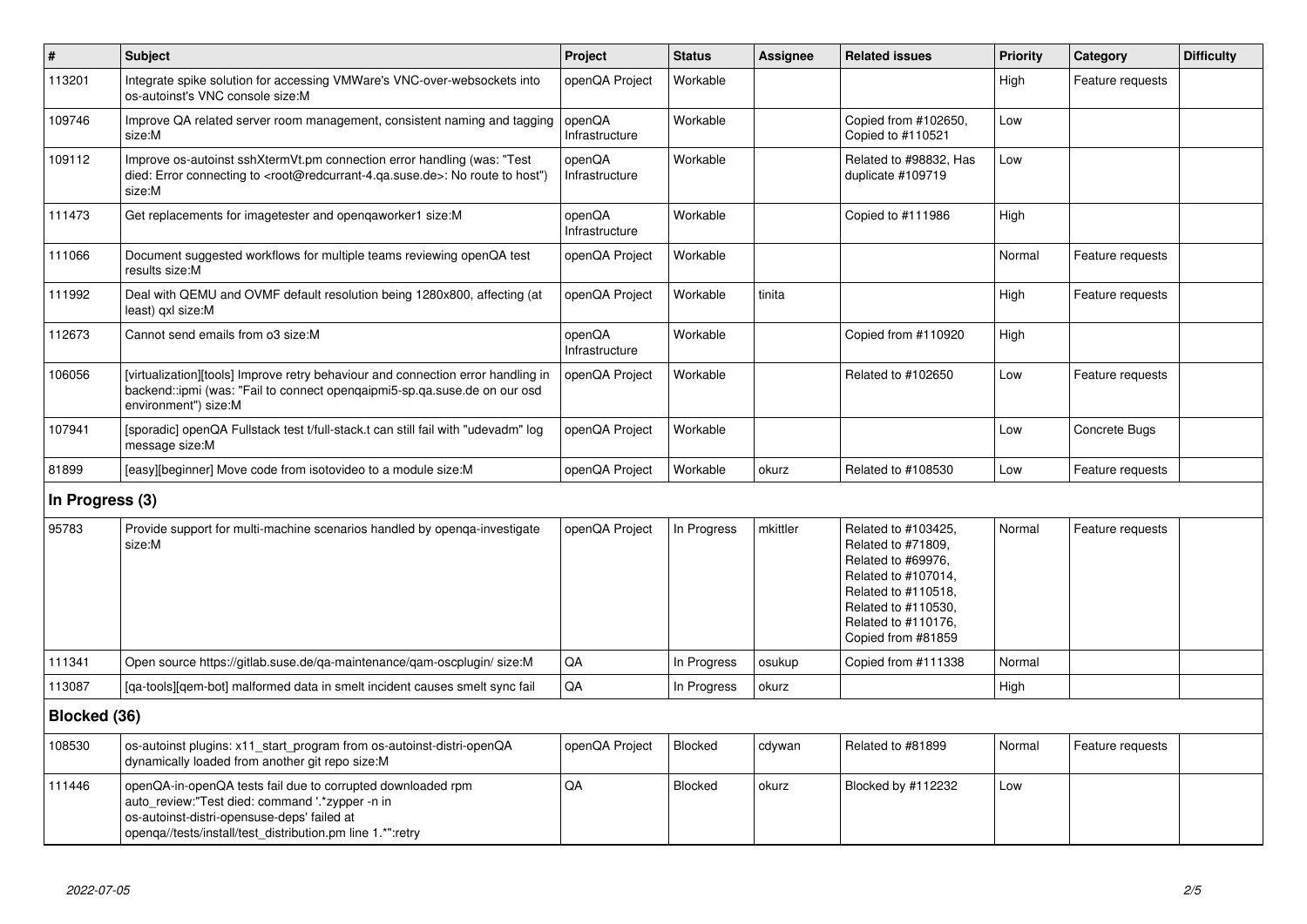| #      | <b>Subject</b>                                                                                                                                                                                                             | Project                  | <b>Status</b>  | Assignee   | <b>Related issues</b>                                                                                                                                    | <b>Priority</b> | Category         | <b>Difficulty</b> |
|--------|----------------------------------------------------------------------------------------------------------------------------------------------------------------------------------------------------------------------------|--------------------------|----------------|------------|----------------------------------------------------------------------------------------------------------------------------------------------------------|-----------------|------------------|-------------------|
| 97862  | More openQA worker hardware for OSD size:M                                                                                                                                                                                 | openQA<br>Infrastructure | <b>Blocked</b> | okurz      | Copied from #97043.<br>Copied to #104970                                                                                                                 | High            |                  |                   |
| 103736 | Make aarch64 machine chan-1 up and running after it is broken size: M                                                                                                                                                      | openQA<br>Infrastructure | <b>Blocked</b> | nicksinger |                                                                                                                                                          | High            |                  |                   |
| 97190  | Limit size of initial requests everywhere, e.g. /, /tests, etc., over webUI and<br>API                                                                                                                                     | openQA Project           | <b>Blocked</b> | okurz      | Related to #41054,<br>Related to #110680,<br>Related to #110677                                                                                          | Normal          | Feature requests |                   |
| 110545 | Investigate and fix higher instability of opengaworker-arm-4/5 vs. arm-1/2/3 -<br>further things to try size:M                                                                                                             | openQA<br>Infrastructure | Blocked        | okurz      | Copied to #111578                                                                                                                                        | High            |                  |                   |
| 110920 | Emails from o3 are rejected by mx2.suse.de for certain sender/recipients<br>size:S                                                                                                                                         | openQA<br>Infrastructure | <b>Blocked</b> | okurz      | Copied from #110629,<br>Copied to #112673                                                                                                                | High            |                  |                   |
| 96539  | Conclude migration of gam.suse.de                                                                                                                                                                                          | QA                       | Blocked        | okurz      |                                                                                                                                                          | Normal          |                  |                   |
| 112367 | [tools] python-paramiko on Leap/SLE throws exception with ed25519 key<br>size:M                                                                                                                                            | QA                       | Blocked        | jbaier cz  |                                                                                                                                                          | Normal          |                  |                   |
| 91646  | [saga][epic] SUSE Maintenance QA workflows with fully automated testing,<br>approval and release                                                                                                                           | QA                       | <b>Blocked</b> | okurz      | Copied to #99303                                                                                                                                         | Normal          |                  |                   |
| 109668 | [saga][epic] Stable and updated non-qemu backends for SLE validation                                                                                                                                                       | openQA Project           | Blocked        | okurz      | Related to #37339                                                                                                                                        | High            | Feature requests |                   |
| 80142  | [saga][epic] Scale out: Redundant/load-balancing deployments of openQA,<br>easy containers, containers on kubernetes                                                                                                       | openQA Project           | <b>Blocked</b> | okurz      | Related to #80466,<br>Related to #92893,<br>Related to #110497                                                                                           | High            | Feature requests |                   |
| 111347 | [saga][epic] Properly maintained Maintenance QA tooling                                                                                                                                                                    | QA                       | <b>Blocked</b> | okurz      | Copied from #99303                                                                                                                                       | Normal          |                  |                   |
| 103962 | [saga][epic] Easy multi-machine handling: MM-tests as first-class citizens                                                                                                                                                 | openQA Project           | Blocked        | mkittler   | Copied to #112862                                                                                                                                        | Normal          | Feature requests |                   |
| 100688 | [epic][virtualization][3rd party hypervisor] Add svirt backend compatibility for<br>vmware 7.0                                                                                                                             | openQA Project           | Blocked        | okurz      |                                                                                                                                                          | High            | Feature requests |                   |
| 106922 | [epic][sporadic] openga from git fails in dashboard due to<br>ensure_unlocked_desktop not expecting password entry screen in case of<br>locked desktop auto_review:"match=desktop-runner, screenlock timed<br>out.*":retry | openQA Project           | Blocked        | okurz      | Related to #103122.<br>Related to #92092,<br>Related to #44441,<br>Related to #46589,<br>Related to #64078.<br>Copied from #106919,<br>Copied to #108527 | Normal          | Feature requests |                   |
| 99579  | [epic][retro] Follow-up to "Published QCOW images appear to be<br>uncompressed"                                                                                                                                            | openQA Project           | Blocked        | okurz      | Related to #96557,<br>Copied from #99246                                                                                                                 | Low             | Organisational   |                   |
| 99660  | [epic] Use more perl signatures in our perl projects                                                                                                                                                                       | openQA Project           | Blocked        | okurz      |                                                                                                                                                          | Low             | Feature requests |                   |
| 94105  | [epic] Use feedback from openga-investigate to automatically inform on github<br>pull requests, open tickets, weed out automatically failed tests                                                                          | QA                       | <b>Blocked</b> | okurz      | Related to #91773,<br>Related to #107014                                                                                                                 | Normal          |                  |                   |
| 111860 | [epic] Upgrade all our infrastructure, e.g. o3+osd workers+webui and<br>production workloads, to openSUSE Leap 15.4                                                                                                        | openQA Project           | Blocked        | okurz      | Copied from #99183                                                                                                                                       | Normal          | Organisational   |                   |
| 98952  | [epic] t/full-stack.t sporadically fails "clickElement: element not interactable"<br>and other errors                                                                                                                      | openQA Project           | Blocked        | mkittler   | Related to #101734                                                                                                                                       | Low             | Concrete Bugs    |                   |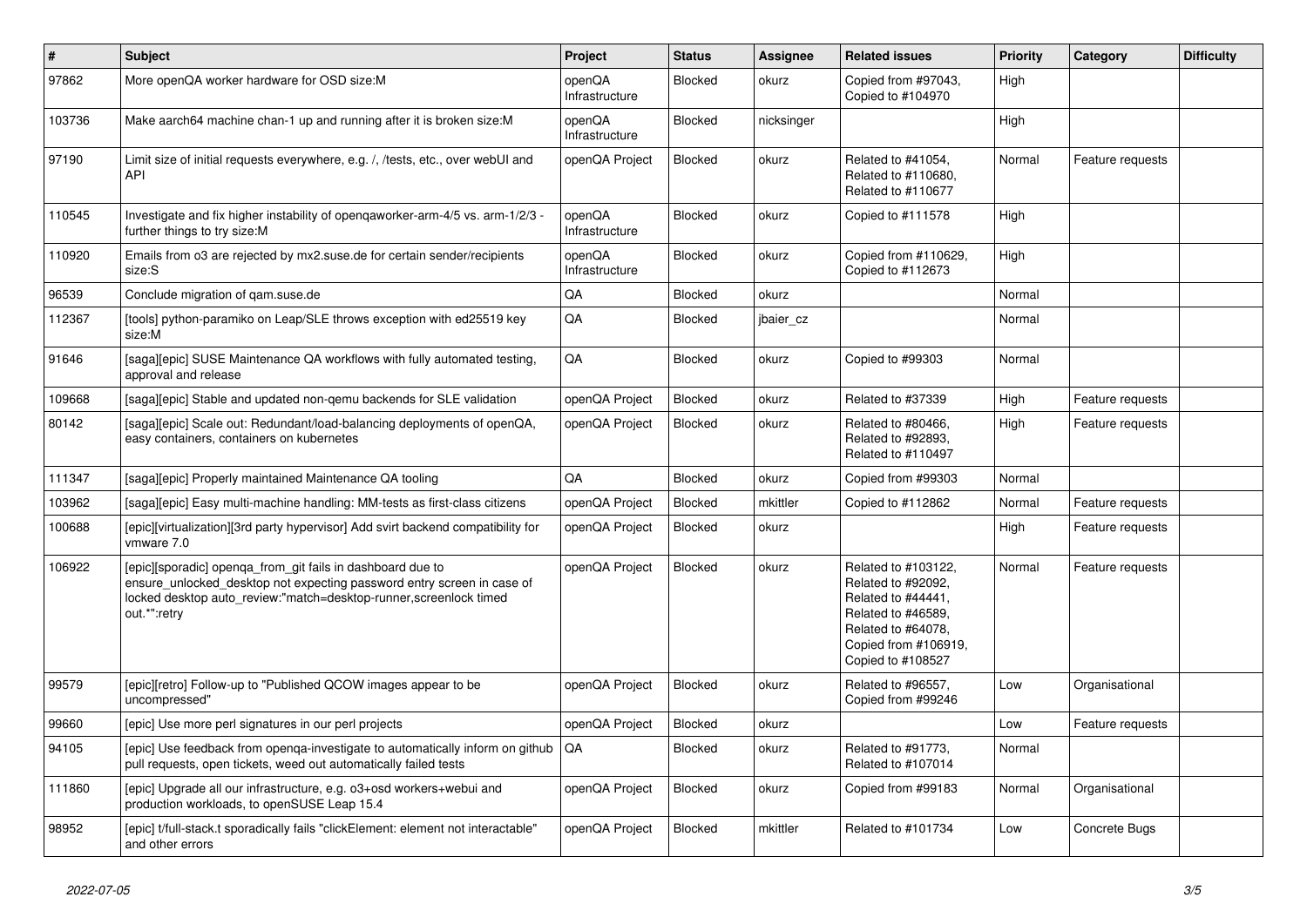| $\vert$ #     | Subject                                                                                                                                                                        | Project                  | <b>Status</b> | Assignee | <b>Related issues</b>                                                               | <b>Priority</b> | Category         | <b>Difficulty</b> |
|---------------|--------------------------------------------------------------------------------------------------------------------------------------------------------------------------------|--------------------------|---------------|----------|-------------------------------------------------------------------------------------|-----------------|------------------|-------------------|
| 109740        | [epic] Stable os-autoinst unit tests with good coverage                                                                                                                        | openQA Project           | Blocked       | okurz    | Related to #109620                                                                  | Low             | Feature requests |                   |
| 109656        | [epic] Stable non-gemu backends                                                                                                                                                | openQA Project           | Blocked       | okurz    | Related to #99345                                                                   | Normal          | Feature requests |                   |
| 98472         | [epic] Scale out: Disaster recovery deployments of existing openQA<br>infrastructures                                                                                          | openQA Project           | Blocked       | okurz    |                                                                                     | Normal          | Feature requests |                   |
| 80150         | [epic] Scale out openQA: Easier openQA setup                                                                                                                                   | openQA Project           | Blocked       | okurz    |                                                                                     | Normal          | Feature requests |                   |
| 110884        | [epic] Properly maintained open source mtui+oscgam                                                                                                                             | QA                       | Blocked       | okurz    |                                                                                     | Normal          |                  |                   |
| 108527        | [epic] os-autoinst plugins (or wheels or leaves or scrolls) for scalable code<br>reuse of helper functions and segmented test distributions                                    | openQA Project           | Blocked       | okurz    | Copied from #106922                                                                 | Normal          | Feature requests |                   |
| 81060         | [epic] openQA web UI in kubernetes                                                                                                                                             | openQA Project           | Blocked       | okurz    | Related to #76978                                                                   | Low             | Feature requests |                   |
| 109659        | [epic] More remote workers                                                                                                                                                     | openQA Project           | Blocked       | okurz    |                                                                                     | Low             | Feature requests |                   |
| 91914         | [epic] Make reviewing openQA results per squad easier                                                                                                                          | openQA Project           | Blocked       | okurz    | Related to #52655,<br>Related to #93710,<br>Copied from #91467,<br>Copied to #99306 | Normal          | Feature requests |                   |
| 92854         | [epic] limit overload of openQA webUI by heavy requests                                                                                                                        | openQA Project           | Blocked       | okurz    | Copied from #92770                                                                  | Normal          | Feature requests |                   |
| 101048        | [epic] Investigate and fix higher instability of openqaworker-arm-4/5 vs.<br>$arm-1/2/3$                                                                                       | openQA Project           | Blocked       | mkittler | Related to #101030                                                                  | High            | Concrete Bugs    |                   |
| 96263         | [epic] Exclude certain Minion tasks from "Too many Minion job failures alert"<br>alert                                                                                         | openQA Project           | Blocked       | okurz    | Related to #96197,<br>Related to #98499.<br>Related to #70768                       | Normal          | Feature requests |                   |
| 109846        | [epic] Ensure all our database tables accomodate enough data, e.g. bigint for<br>id's                                                                                          | openQA Project           | Blocked       | okurz    | Copied from #109836                                                                 | Normal          | Feature requests |                   |
| 103971        | [epic] Easy *re*-triggering and cloning of multi-machine tests                                                                                                                 | openQA Project           | Blocked       | mkittler | Related to #66071                                                                   | Normal          | Feature requests |                   |
| 99831         | [epic] Better handle minion tasks failing with "Job terminated unexpectedly"                                                                                                   | openQA Project           | Blocked       | mkittler |                                                                                     | Normal          | Feature requests |                   |
| Feedback (11) |                                                                                                                                                                                |                          |               |          |                                                                                     |                 |                  |                   |
| 110542        | Try to mitigate "VNC typing issues" with disabled key repeat                                                                                                                   | openQA Project           | Feedback      | okurz    | Related to #111752                                                                  | Normal          | Feature requests |                   |
| 113030        | test distribution directory git revision can be parsed as "UNKNOWN" and<br>openQA investigation fails to show test git log                                                     | openQA Project           | Feedback      | okurz    |                                                                                     | High            | Concrete Bugs    |                   |
| 111989        | Seems like o3 machines do not automatically reboot anymore, likely because<br>we continuously call `zypper dup` so that the nightly upgrades don't find any<br>changes? size:M | openQA Project           | Feedback      | okurz    | Copied from #105379                                                                 | Normal          | Concrete Bugs    |                   |
| 111470        | Reconsider folding ok results by default and/or uncollapse all on<br>/tests/overview                                                                                           | openQA Project           | Feedback      | mkittler | Copied from #110719                                                                 | Normal          | Feature requests |                   |
| 112916        | postgresql.conf is invalid after recent salt changes size:M                                                                                                                    | openQA<br>Infrastructure | Feedback      | okurz    | Copied from #112718                                                                 | Normal          |                  |                   |
| 112898        | Minion workers alert triggering on and off size:M                                                                                                                              | QA                       | Feedback      | okurz    | Related to #96380                                                                   | High            |                  |                   |
| 111998        | Make our SLE related tooling work with upcoming changes to build.suse.de<br>(2FA and ssh key based authentication) size:M                                                      | $\mathsf{QA}$            | Feedback      | mkittler |                                                                                     | High            |                  |                   |